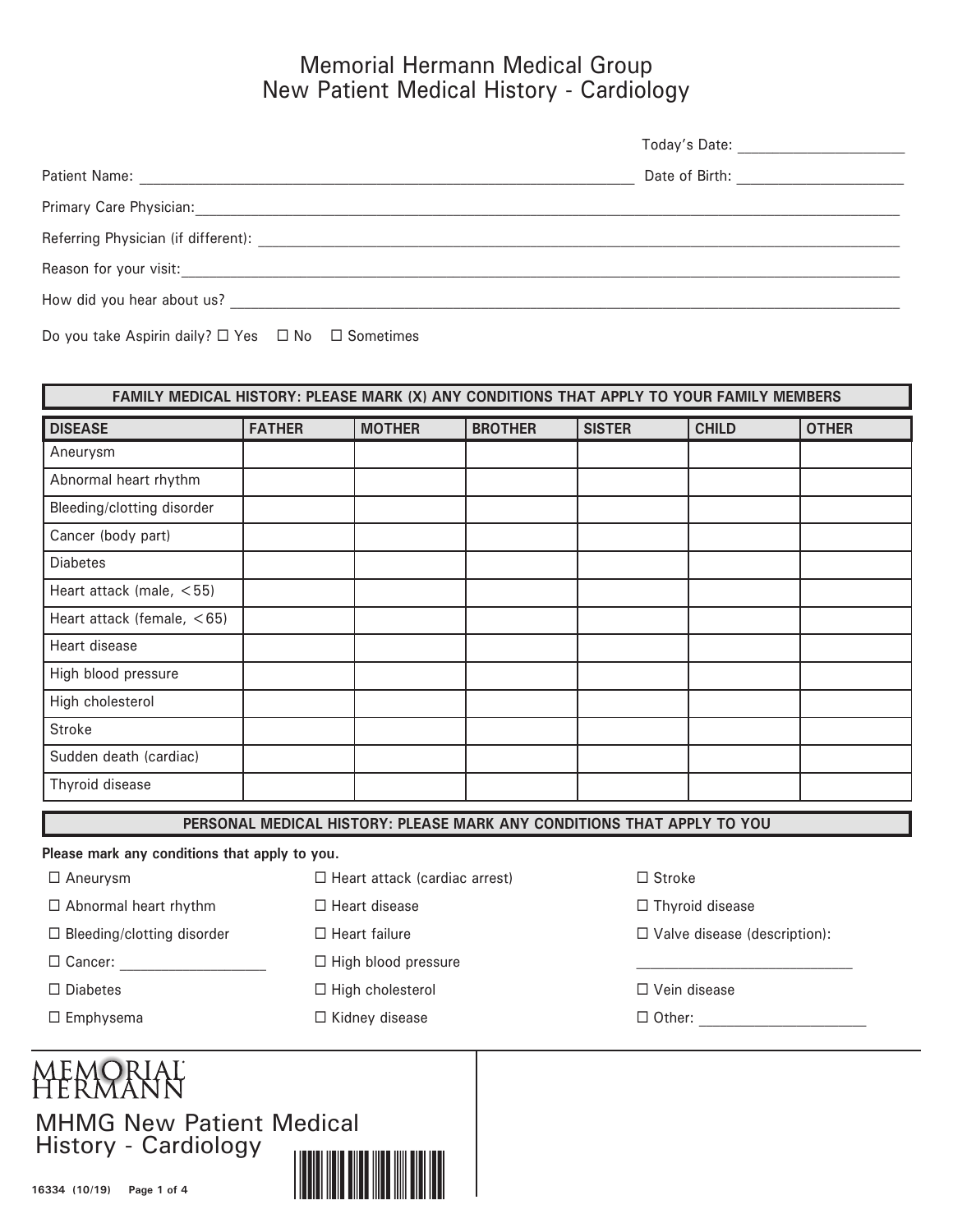## Memorial Hermann Medical Group New Patient Medical History - Cardiology

|                                                                                             | PROCEDURE HISTORY: PLEASE LIST THE DATES OF ANY PROCEDURE YOU HAVE HAD                                     |                     |                       |               |                                    |                |                |
|---------------------------------------------------------------------------------------------|------------------------------------------------------------------------------------------------------------|---------------------|-----------------------|---------------|------------------------------------|----------------|----------------|
|                                                                                             |                                                                                                            |                     |                       |               |                                    |                |                |
|                                                                                             |                                                                                                            |                     |                       |               |                                    |                |                |
|                                                                                             |                                                                                                            |                     |                       |               |                                    |                |                |
|                                                                                             |                                                                                                            |                     |                       |               |                                    |                |                |
|                                                                                             |                                                                                                            |                     |                       |               |                                    |                |                |
|                                                                                             |                                                                                                            |                     |                       |               |                                    |                |                |
|                                                                                             | <u> 1989 - Andrea Stadt Britain, amerikansk politiker (d. 1989)</u>                                        |                     | <b>SOCIAL HISTORY</b> |               |                                    |                |                |
|                                                                                             | <b>Tobacco Use:</b> $\Box$ Current every day $\Box$ Current some days                                      |                     |                       | $\Box$ Former |                                    | $\Box$ Never   |                |
| Tobacco Exposure: □ None                                                                    |                                                                                                            | □ At Work           |                       |               | $\Box$ At Home                     |                |                |
|                                                                                             | If you're a current or past smoker, have you smoked in the last year?                                      |                     |                       |               | $\Box$ Yes $\Box$ No               |                |                |
| <b>Alcohol Use:</b>                                                                         | □ Current                                                                                                  | $\Box$ Past         |                       | $\Box$ Never  |                                    |                |                |
| Type (if applicable): $\Box$ Beer                                                           |                                                                                                            | $\Box$ Wine         |                       | $\Box$ Liquor |                                    |                |                |
|                                                                                             | How often: $\Box$ 1-2x/year $\Box$ 1-2x/month $\Box$ 1-2x/week $\Box$ 3-5x/week $\Box$ daily $\Box$ 2x/day |                     |                       |               |                                    |                |                |
| Substance Use: □ Current                                                                    |                                                                                                            | $\Box$ Past         |                       | $\Box$ Never  |                                    |                |                |
|                                                                                             |                                                                                                            |                     |                       |               |                                    |                |                |
| Exercise:                                                                                   | $\Box$ Light Exercise                                                                                      | □ Moderate Exercise |                       |               | □ Vigorous/High Intensity Exercise |                |                |
|                                                                                             |                                                                                                            |                     |                       |               |                                    |                |                |
| If yes, how many minutes per session?                                                       |                                                                                                            |                     |                       |               |                                    |                |                |
|                                                                                             |                                                                                                            |                     |                       |               |                                    | $\Box$ Student | $\Box$ Retired |
|                                                                                             | Have you ever been pregnant? $\square$ N/A $\square$ No                                                    | $\Box$ Yes          |                       |               |                                    |                |                |
| Did you have any complications during your pregnancies? □ N/A<br>$\square$ Yes<br>$\Box$ No |                                                                                                            |                     |                       |               |                                    |                |                |
|                                                                                             |                                                                                                            |                     |                       |               |                                    |                |                |

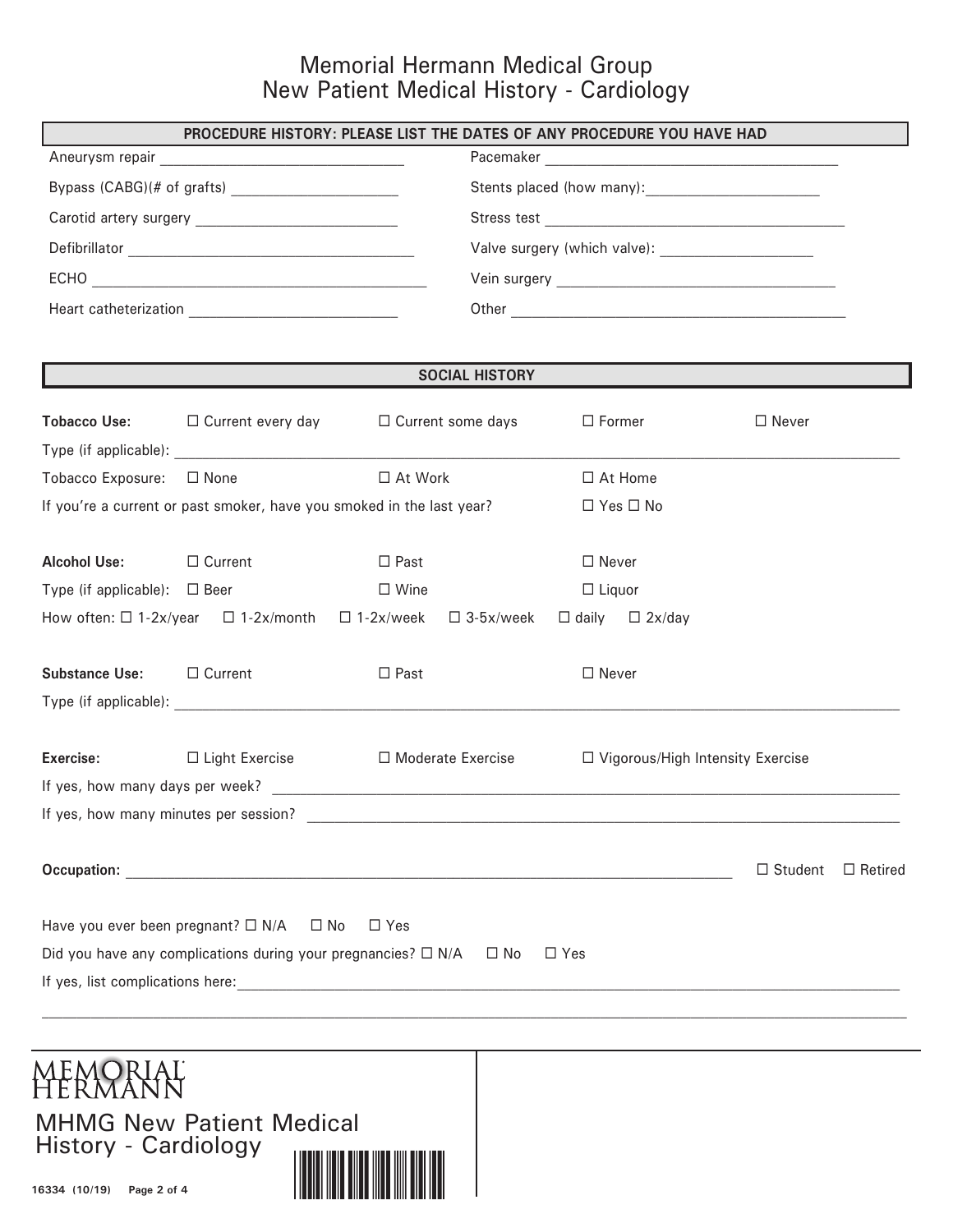#### **MEDICATIONS**

**I am not taking any medications.**

**I brought a list of my medications from home. [You do not need to write down your medications if you brought a complete list].**

**List all medications prior to assessment. Include over-the-counter, alternative medications, herbals and prescriptions.**

| <b>MEDICATION NAME</b> | <b>STRENGTH</b> | <b>NUMBER OF</b><br><b>PILLS AT</b><br><b>ONE TIME?</b> | <b>HOW MANY</b><br><b>TIMES A</b><br>DAY? | <b>PRESCRIBER</b> | <b>TAKING AS</b><br><b>PRESCRIBED?</b> |
|------------------------|-----------------|---------------------------------------------------------|-------------------------------------------|-------------------|----------------------------------------|
| Example: Tylenol       | 100mg           | $\mathcal I$                                            | 2                                         | Dr. Smith         | $\cancel{\boxtimes}$ Yes $\Box$ No     |
|                        |                 |                                                         |                                           |                   | $\Box$ Yes $\Box$ No                   |
|                        |                 |                                                         |                                           |                   | $\Box$ Yes $\Box$ No                   |
|                        |                 |                                                         |                                           |                   | $\Box$ Yes $\Box$ No                   |
|                        |                 |                                                         |                                           |                   | $\Box$ Yes $\Box$ No                   |
|                        |                 |                                                         |                                           |                   | $\Box$ Yes $\Box$ No                   |
|                        |                 |                                                         |                                           |                   | $\Box$ Yes $\Box$ No                   |
|                        |                 |                                                         |                                           |                   | $\Box$ Yes $\Box$ No                   |
|                        |                 |                                                         |                                           |                   | $\Box$ Yes $\Box$ No                   |
|                        |                 |                                                         |                                           |                   | $\Box$ Yes $\Box$ No                   |

Local Pharmacy: \_\_\_\_\_\_\_\_\_\_\_\_\_\_\_\_\_\_\_\_\_\_\_\_\_\_\_\_\_\_\_\_\_\_\_\_\_\_\_\_\_\_\_\_\_\_\_\_\_\_\_ Phone Number: \_\_\_\_\_\_\_\_\_\_\_\_\_\_\_\_\_\_\_\_\_\_\_\_\_\_\_\_\_\_\_\_\_\_\_\_\_\_\_

Mail Order Pharmacy: \_\_\_\_\_\_\_\_\_\_\_\_\_\_\_\_\_\_\_\_\_\_\_\_\_\_\_\_\_\_\_\_\_\_\_\_\_\_\_\_\_\_\_\_\_\_ Phone Number: \_\_\_\_\_\_\_\_\_\_\_\_\_\_\_\_\_\_\_\_\_\_\_\_\_\_\_\_\_\_\_\_\_\_\_\_\_\_\_

**ALLERGIES**

#### **No Known Allergies**

| MEDICATION / FOOD / ENVIRONMENTAL | <b>REACTION</b> | <b>SEVERITY</b>                           |
|-----------------------------------|-----------------|-------------------------------------------|
|                                   |                 | $\Box$ Mild $\Box$ Moderate $\Box$ Severe |
|                                   |                 | $\Box$ Mild $\Box$ Moderate $\Box$ Severe |
|                                   |                 | $\Box$ Mild $\Box$ Moderate $\Box$ Severe |
|                                   |                 | $\Box$ Mild $\Box$ Moderate $\Box$ Severe |
|                                   |                 | $\Box$ Mild $\Box$ Moderate $\Box$ Severe |
|                                   |                 | $\Box$ Mild $\Box$ Moderate $\Box$ Severe |
|                                   |                 | $\Box$ Mild $\Box$ Moderate $\Box$ Severe |

MEMORIAL<br>HERMANN MHMG New Patient Medical History - Cardiology